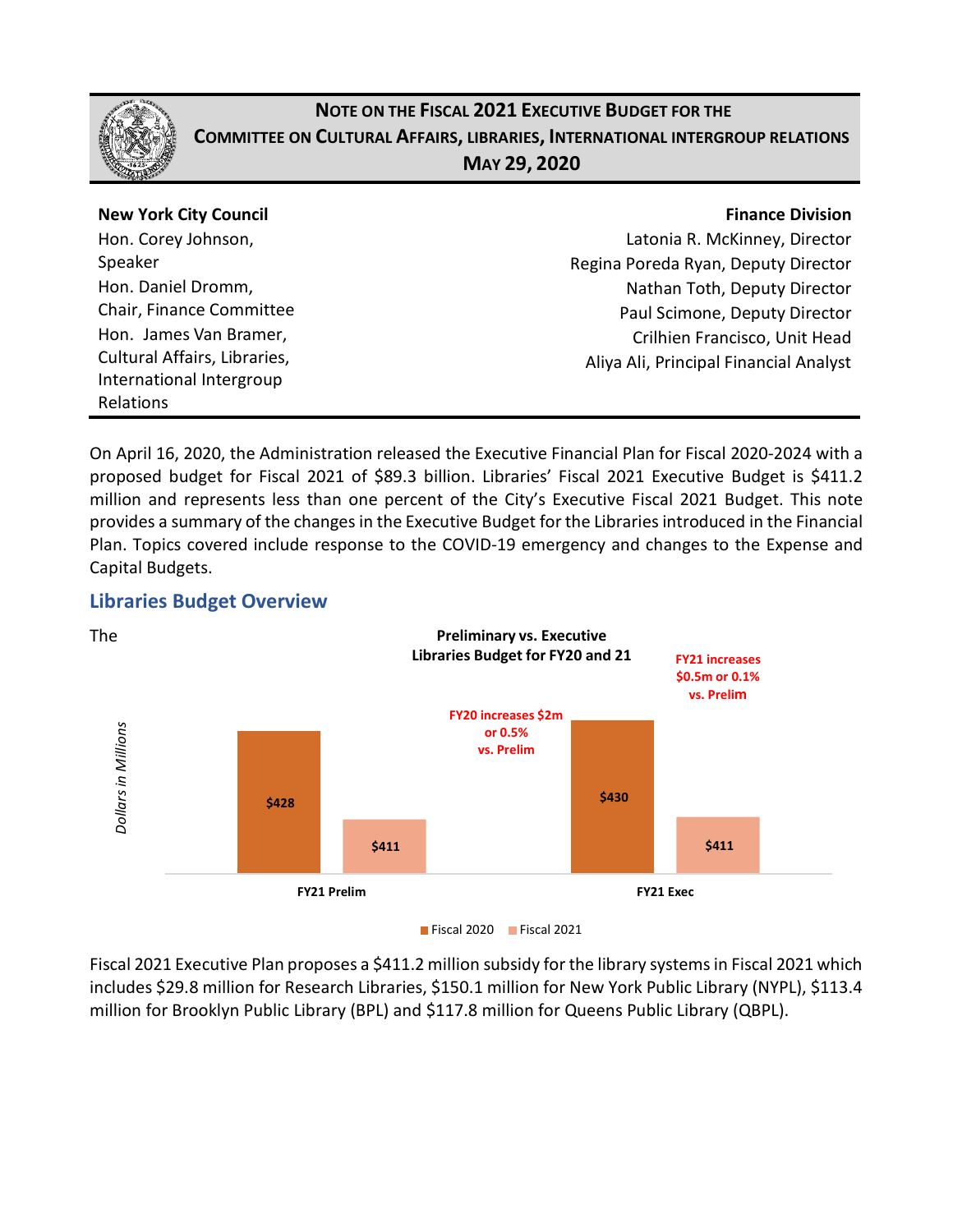

Changes introduced in the Executive Plan increase the Libraries budget for Fiscal 2021 by \$500,000. The major changes are described below:

## **Executive Plan Changes**

#### **Other Adjustments**

• **Heat, Light and Power.** The Fiscal 2021 Executive Plan includes an adjustment in energy costs at all the systems. The Office of Management and Budget (OMB) worked with New York City

Department of Citywide Administrative Services (DCAS) to estimate energy savings, factoring in the impact of closures due to the virus. The reductions and increases by system are outlined on the right.

| <b>System</b>             | <b>FY20</b>   | <b>FY21-24</b> |  |  |
|---------------------------|---------------|----------------|--|--|
| <b>Research Libraries</b> | (\$157,066)   | ( \$259,401)   |  |  |
| NYPL                      | ( \$373, 394) | ( \$616, 676)  |  |  |
| BPL                       | (541,000)     | \$83,000       |  |  |
| <b>QBPL</b>               | ( \$265, 697) | (\$179,883)    |  |  |

• **Census.** The Fiscal 2021 Executive Plan includes funding for each of the system to carry out census related work. Census funding has been used for hiring part time staff, purchasing surface tablets to serve as census completion devices, hosting conference programs to educate and connect community organizations around census outreach and printed engagement and informational items for the branches.



• Mayor's Office of Immigrant Affairs (MOIA). The Fiscal 2021 Executive Plan includes \$64,550 in Fiscal 2020 for each of the system from the Mayor's Office of Immigrant Affairs (MOIA) to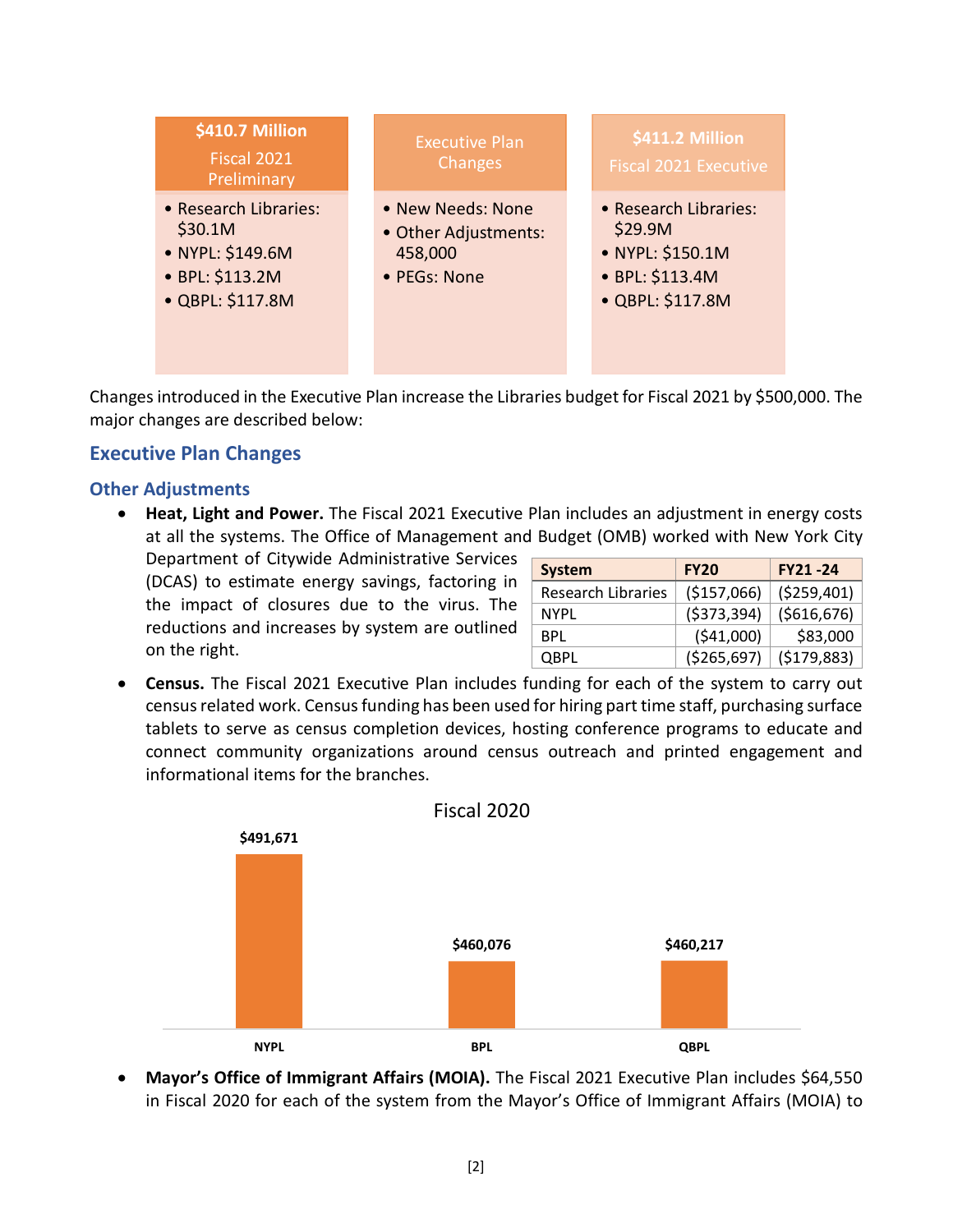fund a position. This program helps patrons navigate and file citizenship applications through the Department of Outreach Services.

- **Energy Personnel.** The Fiscal 2021 Executive Plan includes \$21,000 for BPL in Fiscal 2020 for an energy analyst position who will work on BPL's energy management program, which is a citywide effort to achieve energy and greenhouse gas emissions reduction goals.
- and \$1.48 million in Fiscal 2021 in collective bargaining increase. The table on the right shows the amounts for collective bargaining agreements by system.

| <b>Fiscal 2020</b> | <b>Fiscal 2021 - 2024</b> |  |  |
|--------------------|---------------------------|--|--|
| \$8,559            | \$10,000                  |  |  |
| \$742,551          | \$1,200,000               |  |  |
| \$77,951           | \$120,000                 |  |  |
| \$97,385           | \$150,000                 |  |  |
|                    |                           |  |  |

#### • **Collective Bargaining Increase.** The Fiscal 2021 Executive Plan includes \$926,446 in Fiscal 2020

#### **Impact of COVID -19**

When the Preliminary Budget was released in January 2020, the City's fiscal position was entirely different. During the intervening three months, the coronavirus disease or COVID-19 has ravaged our health-care system and our economy.

Due to the unprecedented disruption caused by COVID-19, all the three systems had to shut down their branches and halt their capital projects. However, the systems continue to provide remote access to essential resources, including innovative educational platforms for patrons of all ages, helpful tools to guide employees and businesses, and social service information.

During this crisis, it is clearer than it has ever been before that libraries are no longer just a place for books and silent retreat. Libraries across the country are responding to changing demand and are being challenged to reform their roles and purposes. Libraries now provide free services and programs for children and teens, immigrants and seniors, people who need literacy services, New Yorkers who are actively looking for jobs and small business owners. Information and remote resources for accessing healthcare information, and mental health services, resources for options for food-insecure people and families, and information about a wide array of housing resources, including affordable housing, options for those experience homelessness, and senior living are some of the resources being provided by the systems in the midst of the crisis.

#### **Capital Plan Overview**

In April 2020, Mayor Bill de Blasio released the Executive Capital Commitment Plan for Fiscal 2020-2024 (the Commitment Plan) and the Fiscal 2021 Executive Capital Budget (the Capital Budget). This section will provide an overview of the Commitment Plan and Capital Budget for the Libraries. Each one of these documents should support and be well integrated with one another to properly execute the City's capital projects, as well as meet its infrastructure goals. We will examine to what extent this is occurring, where improvements need to be made, and the overall feasibility of Libraries' capital program.

#### **Fiscal 2021 Executive Capital Budget and Commitment Plan for Fiscal 2020-2024**

The Capital Budget provides the requested appropriations for Fiscal 2020 and planned appropriations for Fiscal 2021 to Fiscal 2024. Appropriations represent the legal authority to spend capital dollars and are what the Council votes on at budget adoption. The Commitment Plan, which is a five-year spending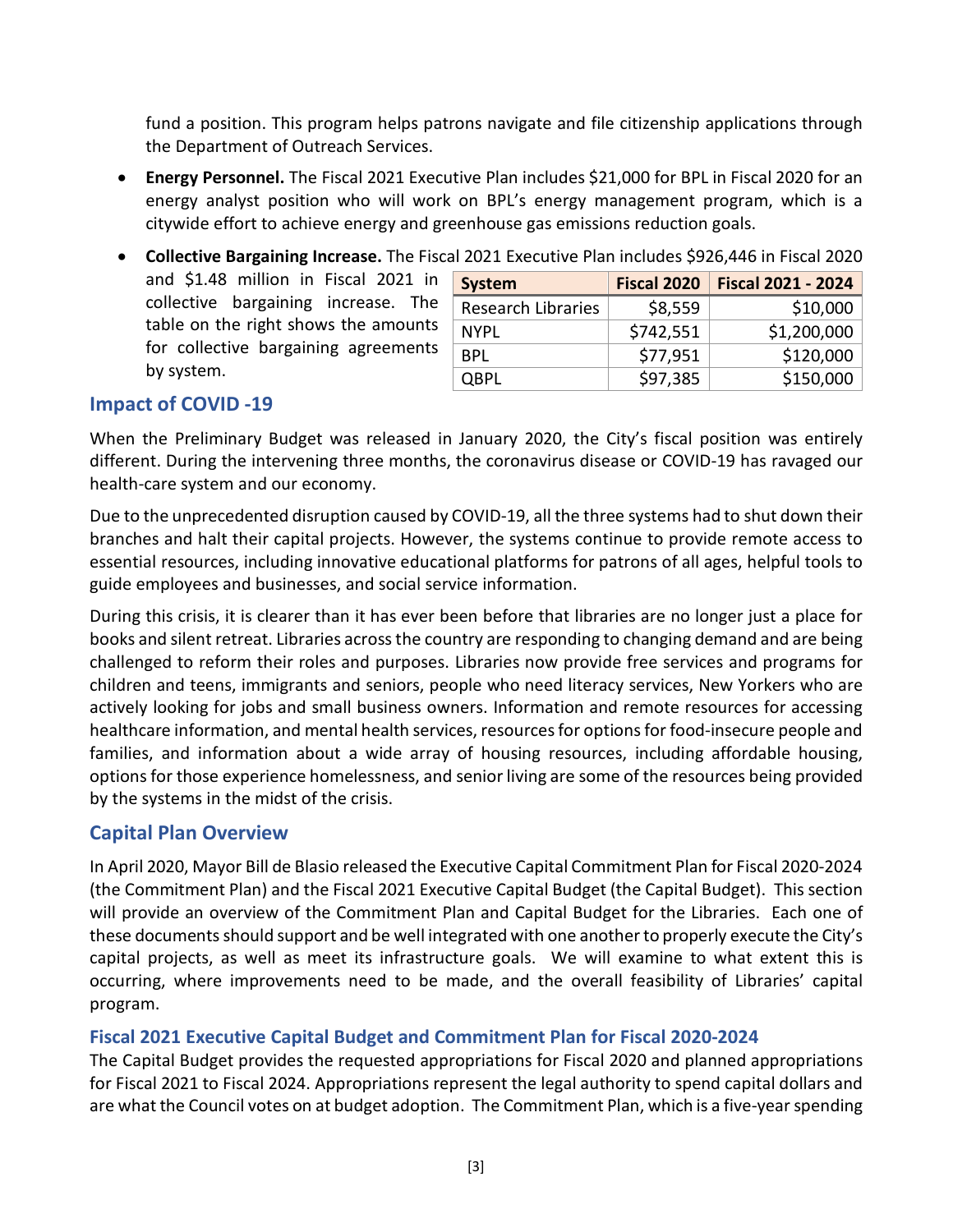plan, is the plan to spend those appropriations. The Capital Budget is significantly less than the Capital Commitment Plan because it does not include the current appropriations for Fiscal 2020 or the amount of funding that may be reappropriated or rolled into Fiscal 2021 in the Adopted Budget. This report will provide an overview of the Capital Budget and Commitment plan for the library systems.





As shown in the chart at above, the Libraries' Fiscal 2021 Executive Capital Budget includes \$110.2 million in Fiscal 2021-2024. Available appropriations for Fiscal 2020 total \$747.9 million. This includes \$738.7 million in reauthorized prior appropriations and \$35 million in adopted Fiscal 2020 appropriations, less actual commitments in the current fiscal year.

The Fiscal 2021 Executive Capital Commitment Plan, which covers Fiscal 2020-2024, includes \$776.5 million for the library systems (including City and Non-City funds). This represents less than one percent of the City's total \$83.2 billion Executive Plan for Fiscal 2020-2024. Libraries' Executive Commitment Plan for Fiscal 2020-2024 is \$14.4 million larger than the Preliminary Commitment Plan of \$762 million.

The total available appropriations for Fiscal 2020 are \$747.9 million against planned commitments of \$180.5 million. This excess balance of \$567.4 million in appropriations gives the Administration considerable flexibility within the capital plan. However, as the commitment of appropriations are legally bound to their budget line descriptions, this flexibility is more limited that it appears from this variance alone.

The majority of the capital projects span multiple fiscal years and it is therefore common practice for an agency to roll unspent capital funds into future fiscal years. In Fiscal 2019 the systems had a commitment rate of 74.2 percent committing \$146.5 million from planned commitments of \$197.4 million. Therefore, it is assumed that a significant portion of the Libraries' Fiscal 2020 Capital Plan will be rolled into Fiscal 2021, thus increasing the size of the Fiscal 2021-2024 Capital Plan.

In Fiscal 2017, the Library system only committed \$18.5 million or 4.3 percent of its annual capital plan of \$433.6 million. Fiscal 2018 saw a significant improvement from the Fiscal 2017 commitment rate of 4.3 percent, with the Library systems committing \$235.6 million or 46.5 percent of their annual capital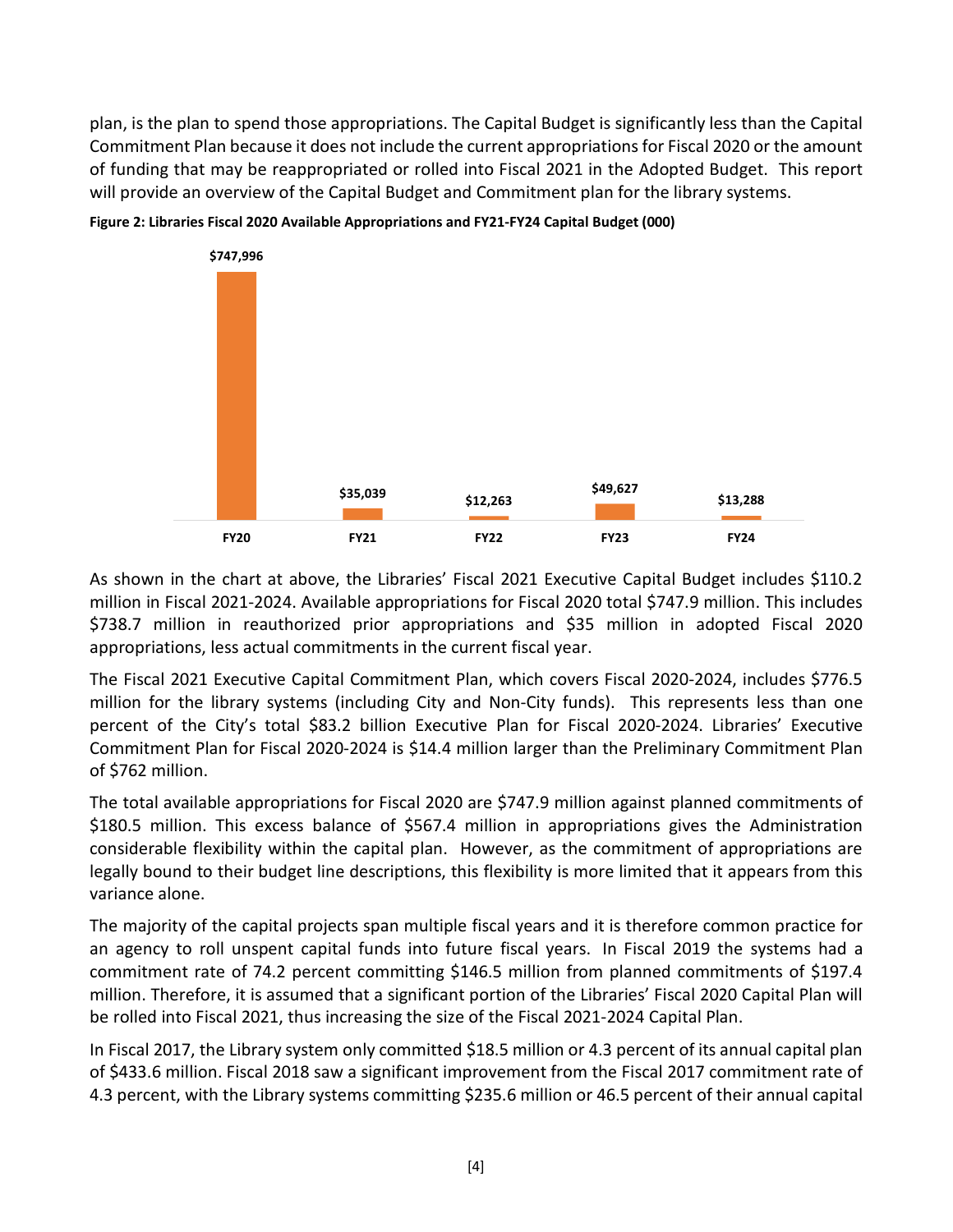plan of \$506.8 million. This was a combination of both an increase in actual commitments, and a plan that more accurately reflected what the Libraries planned to commit.

In Fiscal 2019, the combined commitment rate of the systems rose to 74.2 percent. Broken down by system: NYPL had a commitment rate of 65.8 percent committing \$48 million from planned commitments of \$73 million, the Research Library had a commitment rate of 98.5 percent committing \$31.3 million from planned commitments of \$31.8 million, the QBPL had a commitment rate of 58.6 percent committing \$21 million from planned commitments of \$35.9 million, and the BPL had a commitment rate of 81.3 percent committing \$46.2 million from planned commitments of \$56.9 million.



**Figure 3: Libraries Commitment Plan ('000s)**

### **Conclusion**

Historically, the Commitment Plan has frontloaded planned commitments for capital projects in the first year or two of the plan, and included unrealistically high planned commitments. At the Council's continued urging, that practice has largely ceased. Beginning with the Fiscal 2020 Executive Commitment Plan, agencies' Commitment Plans are now more accurate, reflecting more evenly distributed planned spending across all years of the plan.

A natural result of more realistic timelines is capital projects extending beyond the Commitment Plan's five-year time frame. To address this the Administration has added Section VII. titled "Redistribution of the City's Capital Plan" to the Commitment Plan. What this section does is increase the transparency of the Commitment Plan by showing the distribution of funding beyond the required five years to ten years (Fiscal 2020 -2029). This extension allows the Council and the public to better differentiate between movement beyond the years of the Commitment Plan and a simple elimination of funding. Libraries' ten-year total is \$1 billion which is \$254.8 million greater than the systems five-year plan. What this increase shows is the City's commitment to continuing many of its current projects beyond the time frame of the Capital Commitment Plan.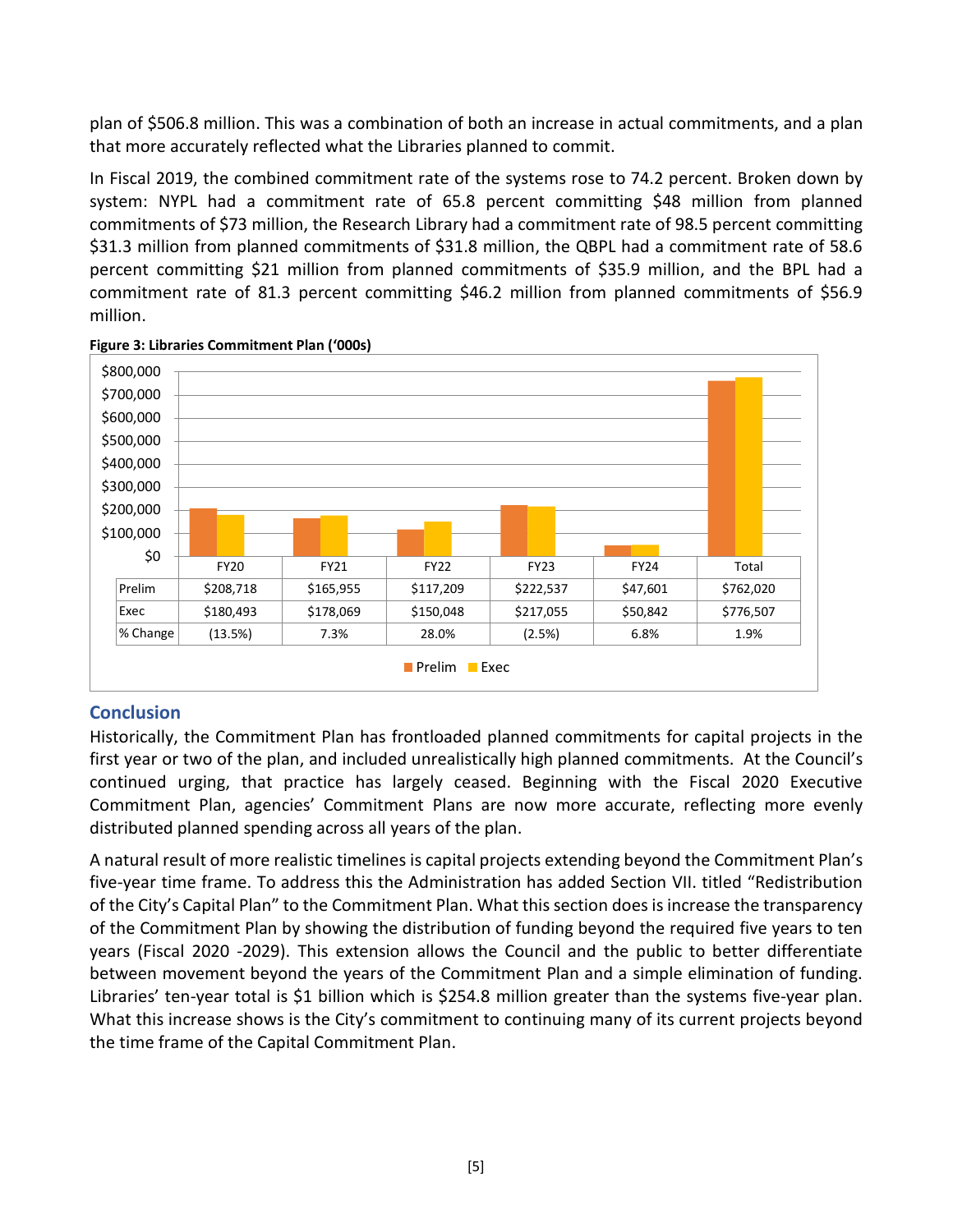# **Appendix 1: Libraries' Financial Summary**

| Libraries Financial Summary   |             |             |             |                       |             |                  |
|-------------------------------|-------------|-------------|-------------|-----------------------|-------------|------------------|
| Dollars in Thousands          |             |             |             |                       |             |                  |
|                               | <b>FY18</b> | <b>FY19</b> | <b>FY20</b> | <b>Executive Plan</b> |             | *Difference      |
|                               | Actual      | Actual      | Adopted     | <b>FY20</b>           | <b>FY21</b> | <b>FY20-FY21</b> |
| <b>Budget by Program Area</b> |             |             |             |                       |             |                  |
| <b>Research Libraries</b>     | \$28,075    | \$28,458    | \$31,016    | \$30,874              | \$29,878    | (51, 138)        |
| <b>NYPL</b>                   | 139,889     | 146,015     | 154,638     | 156,884               | 150,143     | (54, 495)        |
| <b>BPL</b>                    | 105,877     | 111,706     | 116,568     | 118,989               | 113,389     | ( \$3,180)       |
| QBPL                          | 108,597     | 115,808     | 122,021     | 123,339               | 117,789     | (54, 232)        |
| <b>TOTAL</b>                  | \$382,438   | \$401,988   | \$424.243   | \$430,086             | \$411,198   | ( \$13,045)      |
| <b>Funding</b>                |             |             |             |                       |             |                  |
| City Funds                    |             |             | \$424,243   | \$424,673             | \$411,198   | ( \$13,045)      |
| <b>Other Categorical</b>      |             |             | \$0         | 135                   | \$0         | 0                |
| Intra City                    |             |             | 0           | 5,278                 | 0           | 0                |
| <b>TOTAL</b>                  | \$382,438   | \$401,988   | \$424.243   | \$430,086             | \$411,198   | ( \$13,045)      |

*\*The difference of Fiscal 2020 Adopted Budget compared to Fiscal 2021 Executive Budget.*